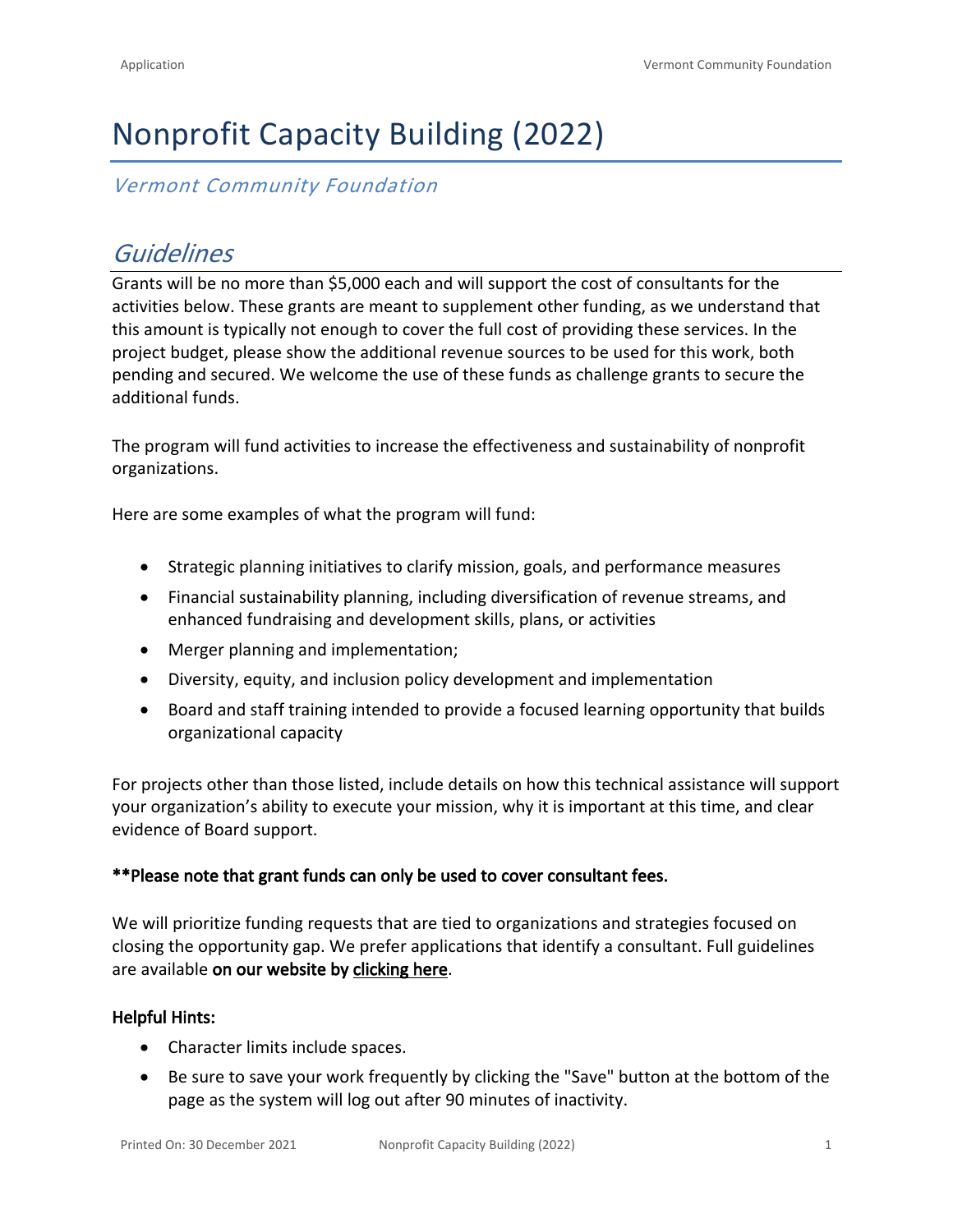- The size of text boxes can be adjusted by dragging on the lower right corner.
- Create a PDF version of your application via the "Application Packet" button at the top of the page. All content and attachments will be included.

All applications must be submitted electronically to the Vermont Community Foundation through the application form in the Online Grants Manager, which can be accessed at [www.vermontcf.org/OGM.](http://www.vermontcf.org/OGM) Applications will not be accepted by mail or email. If you have questions about the Online Grants Manager, please contact grants@vermontcf.org or 802-388- 3355 ext. 222.

#### *Applications are accepted and reviewed on a rolling basis.*

# *About Your Project*

**Project Name\*** *Character Limit: 100*

### **Project Description\***

Provide a one sentence description of what the work will accomplish and how. Note: Your answer may be used in publications. *For example: "We will build our donor support base so that we may increase our enrichment programming for incarcerated youth." Character Limit: 500*

#### **Amount Requested\***

Minimum \$500 / Maximum \$5,000 *Character Limit: 20*

## **If awarded, what % of your project budget will VCF grant dollars support?\***

*Character Limit: 20*

### **Geographic Area - Town/City\***

#### **What Vermont town(s) will be directly served by your project?**

Please keep your answer concise and refer to the following guidelines:

- For multiple towns, use commas to separate the town names.
- If your project spans state borders, limit your answer only to Vermont.
- If your project has broader implementation (multiple counties or statewide), you do not need to mention each town. Instead, briefly outline the geographic scope.

*Character Limit: 200*

#### **Geographic Area - County\***

Choose all that apply: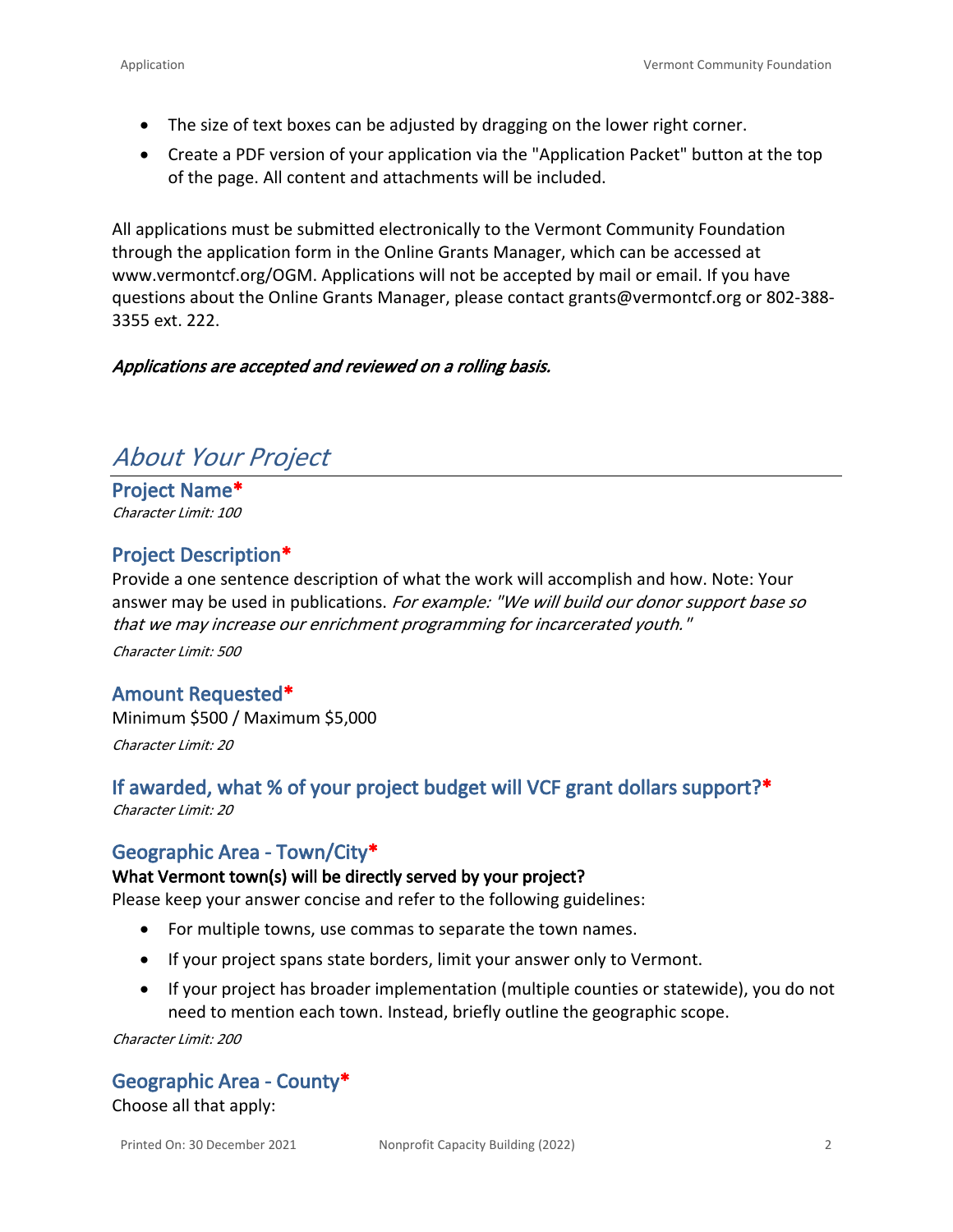#### **Choices**

Statewide Addison County Bennington County Caledonia County Chittenden County Essex County Franklin County Grand Isle County Lamoille County Orange County Orleans County Rutland County Washington County Windham County Windsor County

### **Which of these areas of work apply to your project?\***

Refer to the guidelines at the top of this form for more information. You may choose only one.

#### **Choices**

Strategic planning initiatives Financial sustainability planning Merger planning and implementation Diversity, equity, and inclusion policy development and implementation Board and staff training as described above **Other** 

### **If you selected other, please describe the work proposed.**

*Character Limit: 1200*

### **Goals\***

Explain the goal(s) of the project. How will this process help to improve the work of your organization?

*Character Limit: 1200*

### **Activities & Timeline\***

- Describe the work that you will do. Please list and describe the tasks and/or steps planned for the work proposed, and note any outputs (reports, plans, or other deliverables) you expect to produce.
- State your project timeline. *Please note that grant funds cannot cover activities that have already taken place; keep the notification timeline in mind as you prepare your application.*

*Character Limit: 1500*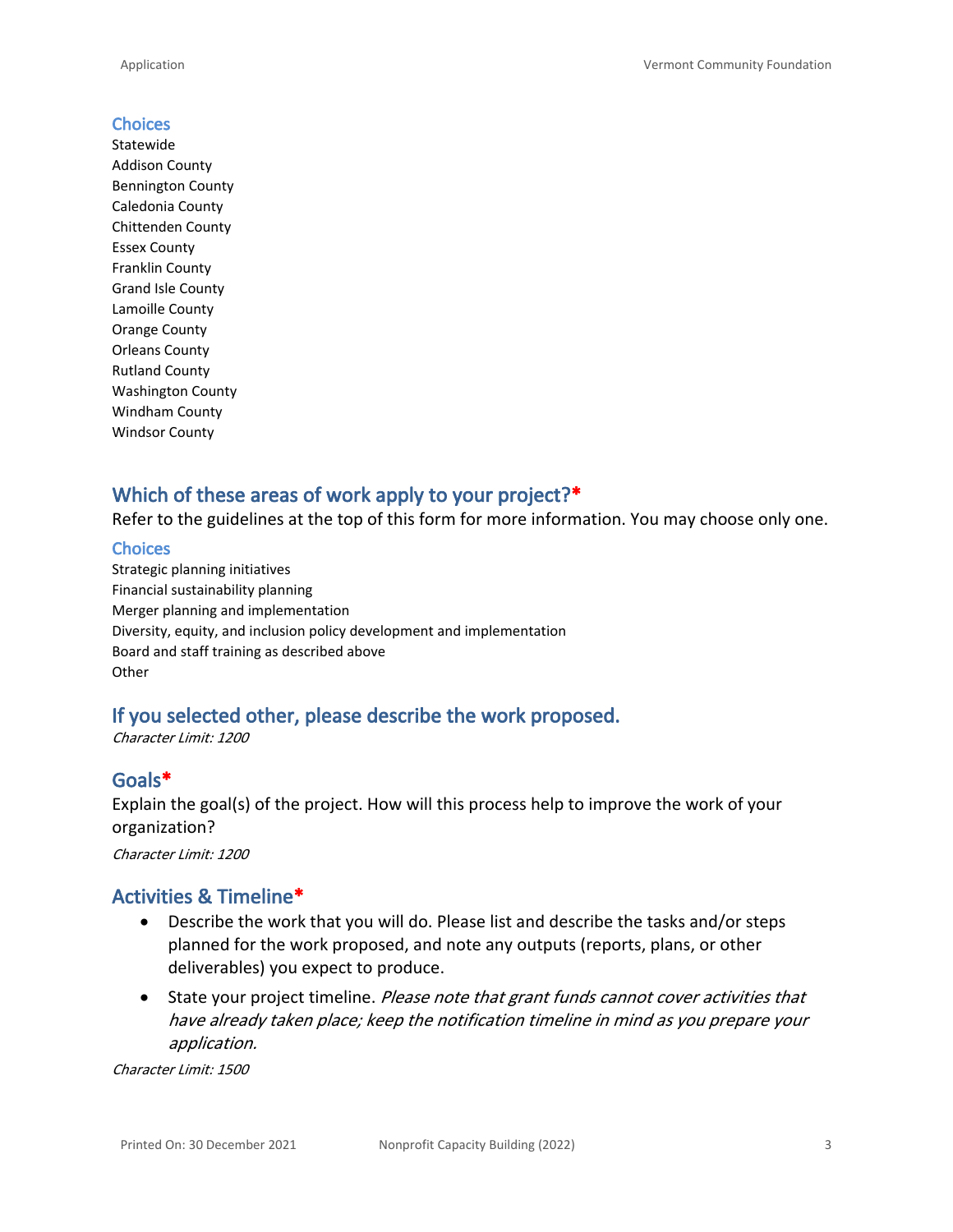### **Results\***

What are you hoping this project will accomplish - i.e., what will be different for your organization because of this work? How will you measure your results? *Character Limit: 1200*

**Timeliness\***

Why is now the right time for your organization to take on this work? *Character Limit: 800*

### **Consultant\***

This grant program funds only professional consultant costs to facilitate the work you describe. While not required at this time, please share the name of the consultant if you have chosen one. Include their contact information and website if available. If you have not yet chosen a consultant please tell us how you plan to identify one.

*Character Limit: 300*

### **Considering a merger? (If applicable)**

Please explain the history and timeline of the conversations to date. *Character Limit: 500*

### **Bonus Words (Optional)**

What else should we know about the project that we didn't ask? *Character Limit: 900*

### **Letter of Support (REQUIRED ATTACHMENT)\***

Please attach documentation of board support for the work you are proposing (not for the proposal itself). This can be either a letter from board chair(s) or copies of board minutes that reflect approval of the proposed effort. Please try to combine multiple files into one upload.

*File Size Limit: 5 MB*

### **Project Budget - Itemized (REQUIRED ATTACHMENT)\***

Attach a copy of your itemized project budget. You should include both expenses and revenue, including pending and secured support. (Sample budget documents can be downloaded from the Community Foundation's website - visit our [Online Grants Center](http://www.vermontcf.org/NonprofitsGrants/AvailableGrants/OnlineGrantsFAQ.aspx) for more details.)

*File Size Limit: 2 MB*

# *About Your Organization*

#### **Organizational Description\***

Briefly describe your organizations(s) or group(s) and its mission(s). (This is your "elevator speech" and may be used in publications.)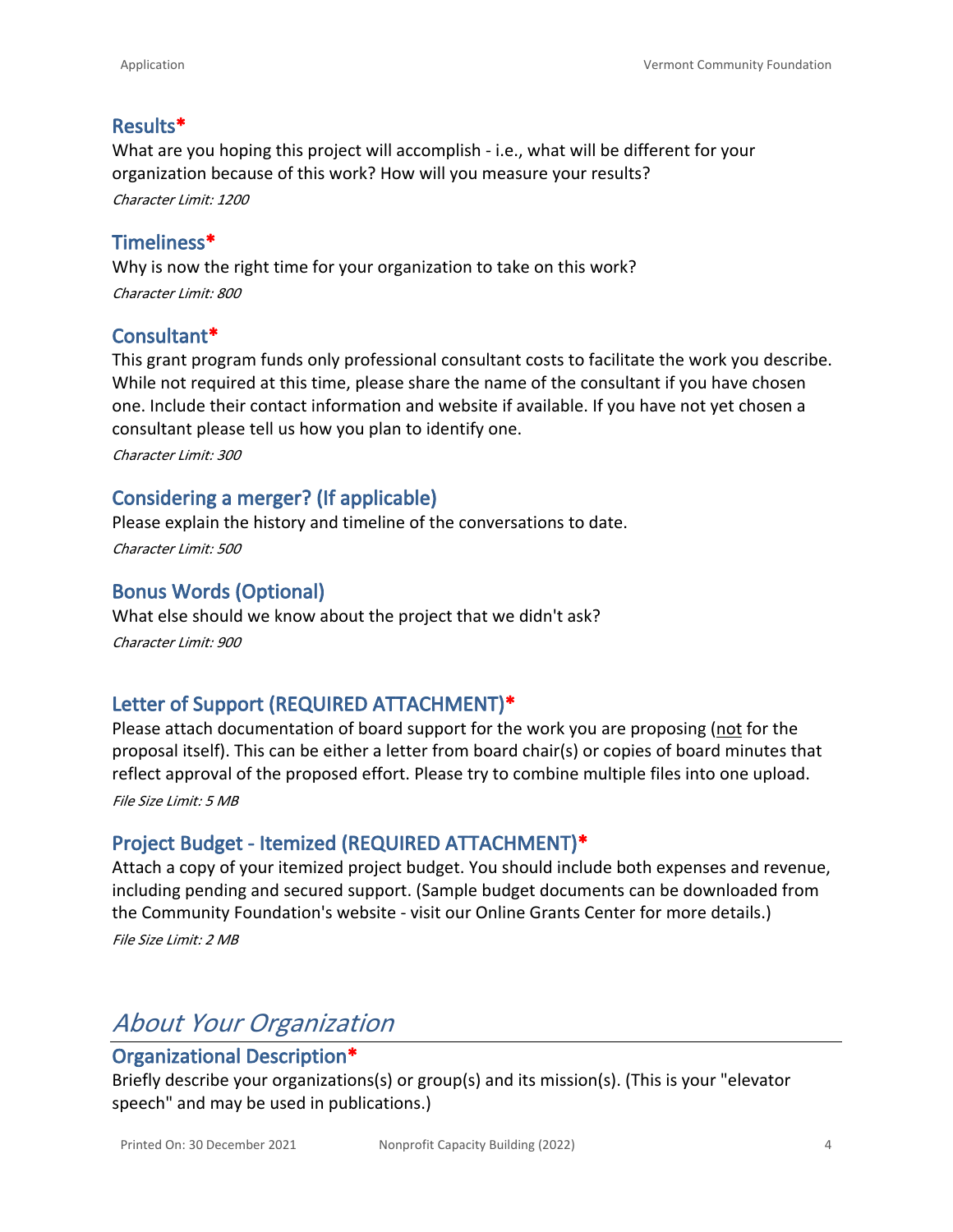#### *Character Limit: 300*

### **Closing the Opportunity Gap\***

How is your organization working to increase access to opportunity for Vermonters and their communities? Please describe this work in terms of how it relates to the [Opportunity Gap.](https://vermontcf.org/our-impact/community-impact/)

*Character Limit: 1000*

### **Strategic Focus Area\***

Which strategic focus area(s) does your organization or project serve? **Read about our strategic focus areas by [clicking here](https://vermontcf.org/our-impact/community-impact/).**

#### **Choices**

Early care and learning College and career training Support for youth and families Community and economic vitality None of the above

### **What status best describes the applicant?\***

#### **Choices**

Municipal entity (i.e., town, public school, or other municipal department or agency) Registered 501(c)(3) nonprofit Church or religious group Other - Please provide details in your answer to the next question.

### **Use this space to provide additional information about the applicant's status. (If Applicable)**

If you have a fiscal sponsor -- or if you operate under the umbrella of a larger registered nonprofit -- provide their name below.

*Character Limit: 200*

### **Fiscal Sponsorship (If Applicable)**

Our grants must be paid to a registered 501(c)(3) nonprofit, church/religious group, or town/municipal agency. If your organization or group does not fall into one of these categories, you will need to use a fiscal sponsor. Download a blank [Fiscal Sponsor Agreement](https://vermontcf.org/assets/Website-Documents/Fiscal-Sponsor-Form.pdf) form *(click on the blue words for the download link)* and forward it to your fiscal sponsor to print, fill out, and sign. If you have questions, please contact Jennifer at 802-388-3355 ext. 222.

Upload a scanned copy of your signed Fiscal Sponsor Agreement below. *File Size Limit: 2 MB*

#### **Grant History\***

Has your organization received funding within the last two years from our Community Fund grant programs (Spark Connecting Community, Regional and Local Impact, and/or Special &